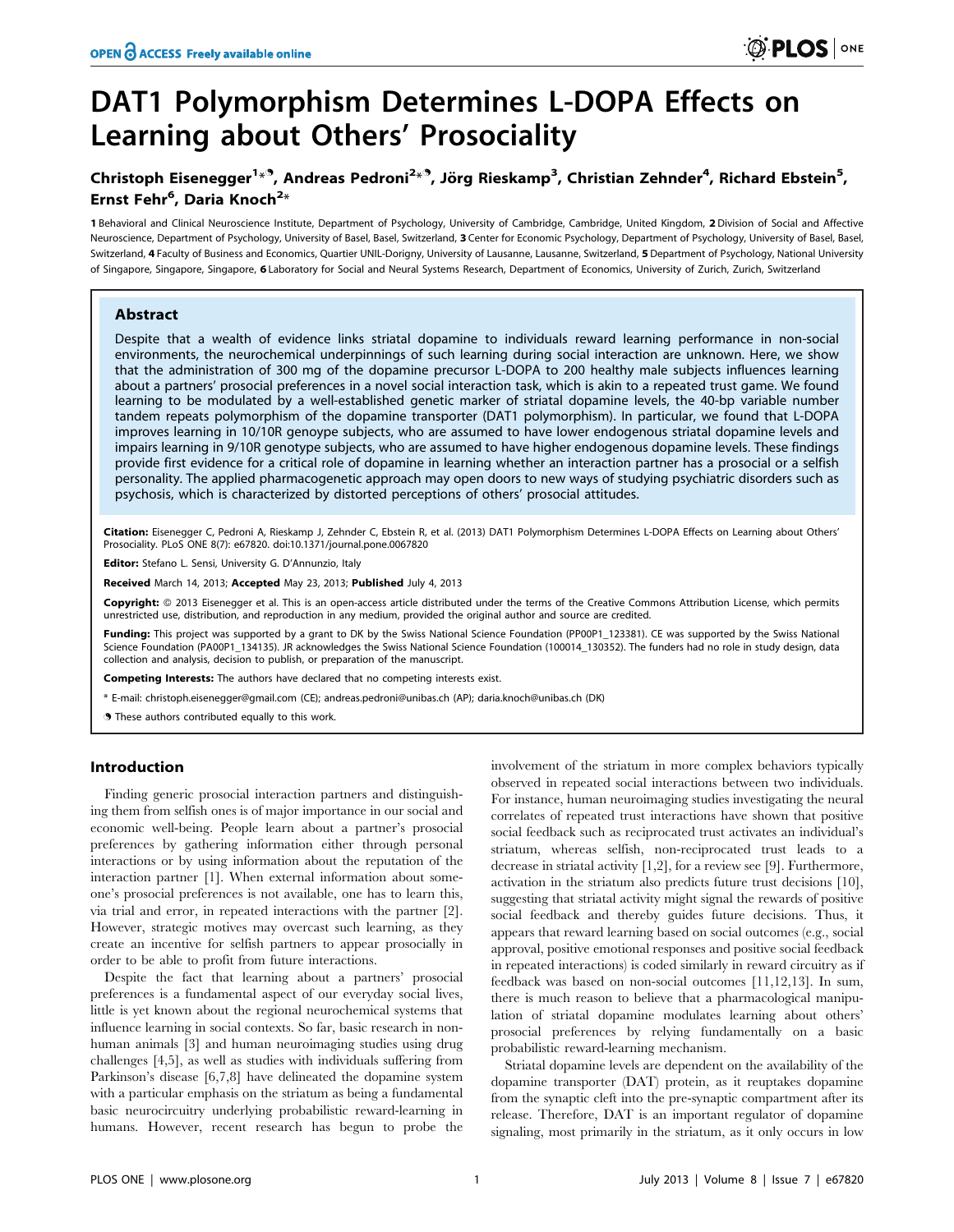concentrations in other areas of the brain [14]. There is substantial genetic variation in protein expression levels, and this variation is assumed to affect endogenous striatal dopamine levels. The most extensively studied gene variant in this context is the 40 base-pair variable number tandem repeat polymorphism of the dopamine transporter (DAT1 polymorphism) [15]. Basic neurobiological research has shown that the 9-repeat (9R) variant of the DAT1 polymorphism is associated with lower transporter protein expression than the 10R variant [16,17]. Neurochemical imaging research in humans reported a lower density of dopamine transporter in striatum of individuals who carry a 9/10R genotype (heterozygotes) compared to those who carry the 10/10R (homozygotes) genotype [18]. Hence, 9/10R genotype individuals are expected to have higher extrasynaptic striatal dopamine levels than 10/10R carriers [19,20,21,22]. Accordingly, functional imaging studies have consistently reported that 9/10R genotype carriers show greater activity in the striatum during processing of rewards compared to 10/10R carriers [19,20,21]. Data stemming from Parkinson's disease patients who are treated with Ldihydroxy-phenylalanine (L-DOPA, a biochemical precursor of dopamine) suggest that the drug interacts with the DAT1 polymorphism in ways that are consistent with the above line of arguments. Patients who carry the 9/10R genotype are more likely to experience long term side-effects of L-DOPA treatment, which can be linked to high levels of dopamine in the striatum, compared to those who carry the 10/10R genotype [23].

Here we explore how L-DOPA induced increases in brain dopamine levels interact with genetically determined individual differences in endogenous striatal dopamine levels to influence learning about a partners' prosocial preferences. We administered 300 mg of L-DOPA to 205 subjects, who were all genotyped for their DAT1 polymorphism (Materials S1). As L-DOPA is mainly converted to dopamine in the striatum [24], endogenous striatal dopamine levels might interact with exogenous administration of L-DOPA to influence net dopamine levels [23]. Based on this line of arguments, we test the hypothesis that the effects of L-DOPA administration on learning about others' prosociality depends on an individual's DAT1 polymorphism. A pharmacogenetic approach [25,26] allows a specific interpretation of the observed effects, i.e. in the present context whether the DAT1 polymorphism is predictive of the direction of the effects of a pharmacological challenge on reward learning.

## Materials and Methods

## Subjects

205 healthy young Swiss males with mean (SD) age of 23.5 years (3.6) took part in our double-blind, parallel group and placebo controlled experiment. The study was performed in accordance with the Declaration of Helsinki and approved by the Cantonal Ethic Commission Zurich. Subjects had no significant general psychiatric, medical, or neurological disorder based on the result of structured interviews; they were included in the study after having provided written informed consent. Three subjects were excluded due to self-reported nausea, and two because they did not understand the instructions.

## Genotyping

The polymorphism for the DAT-1 was characterized using PCR amplification procedure with the following primers:  $DATAT-1$ 

F5'-TGTGGTGTAGGGAACGGCCTG-3'. R5'-CTTCCTGGAGGTCACGGCTCA-3'.

PCR reactions were performed using  $5 \mu l$  Master Mix (Thermo scientific), 2 µl primers (0.5 µM), 0.6 µl Mg/Cl2 (2.5 mM), 0.4 µl DMSO 5% and 1 µl of water to total of 9 µl total volume and an additional 1 µl of genomic DNA was added to the mixture. All PCR reactions were employed on a Biometra T1 Thermocycler (Biometra, Güttingem, Germany). PCR reaction conditions were as follows:

Preheating step at 94.0°C for 5 min, 34 cycles of denaturation at 94.0 $C$  for 30 s, reannealing at 55 $C$  for 30 s and extension at 72 $C$ for 90 s. The reaction proceeded to a hold at  $72C$  for 5 min. All reaction mixtures were electrophoresed on a 3% agarose gel (AMRESCO) with ethidium bromide to screen for genotype.

## Subject Grouping According to DAT1 Polymorphism

The 9/10R and the 10/10R genotypes accounted for the majority of the observed genotypes in our sample (48% and 44%, respectively, Table 1), and we used these two genotypes throughout the analyses. The system was in Hardy-Weinberg equilibrium. The observed and expected heterozygosity were 0.88 and 0.79 respectively.

#### Experimental Procedure

Subjects were randomly assigned to receive either a single dose of 300 mg of Madopar (consisting of 300 mg L-DOPA and 75 mg benserazide, a peripheral dopa-decarboxylase inhibitor) or a placebo. They then received a standardized meal and 100 ml of water. On the evening before the experiment and 30 min before L-DOPA administration, subjects were required to ingest 10 mg of domperidone in order to avoid possible peripheral dopaminergic side effects such as nausea and orthostatic hypotension. After subjects had read the instructions, we checked whether they had understood the rules of the game by providing control questions. All but two of the subjects answered these control questions correctly. Subjects performed the task 50 min after L-DOPA intake. The task was implemented in z-Tree software and presented on computer screens [27]. Subjects were also requested to perform a mouthwash to collect buccal epithelial cells for the preparation of DNA. All subjects received a flat fee of CHF 100 for participation in the experiment and an additional payment according to the points earned in the task. Each point earned was worth CHF 0.07. Each subject received payment in cash in private at the end of the experiment, based on the points earned.

## Experimental Design

In our paradigm, two players, player A and player B, begin with an endowment of 10 monetary units (MUs). First, player A has to decide how much of his endowment he wants to transfer to player

| Table 1. DAT1 polymorphism allele frequencies in our |  |  |  |
|------------------------------------------------------|--|--|--|
| sample.                                              |  |  |  |

| DAT1 polymorphism genotypes | Placebo | L-DOPA         | <b>Total</b> |
|-----------------------------|---------|----------------|--------------|
| 10/10R                      | 45      | 51             | 96           |
| 9/10R                       | 46      | 42             | 88           |
| 9/9R                        | 8       | 3              | 11           |
| 9/11R                       |         | $\overline{2}$ | 3            |
| 7/10R                       |         | $\Omega$       |              |
| 10/11R                      | 0       |                |              |
| <b>Total</b>                | 101     | 99             | 200          |

doi:10.1371/journal.pone.0067820.t001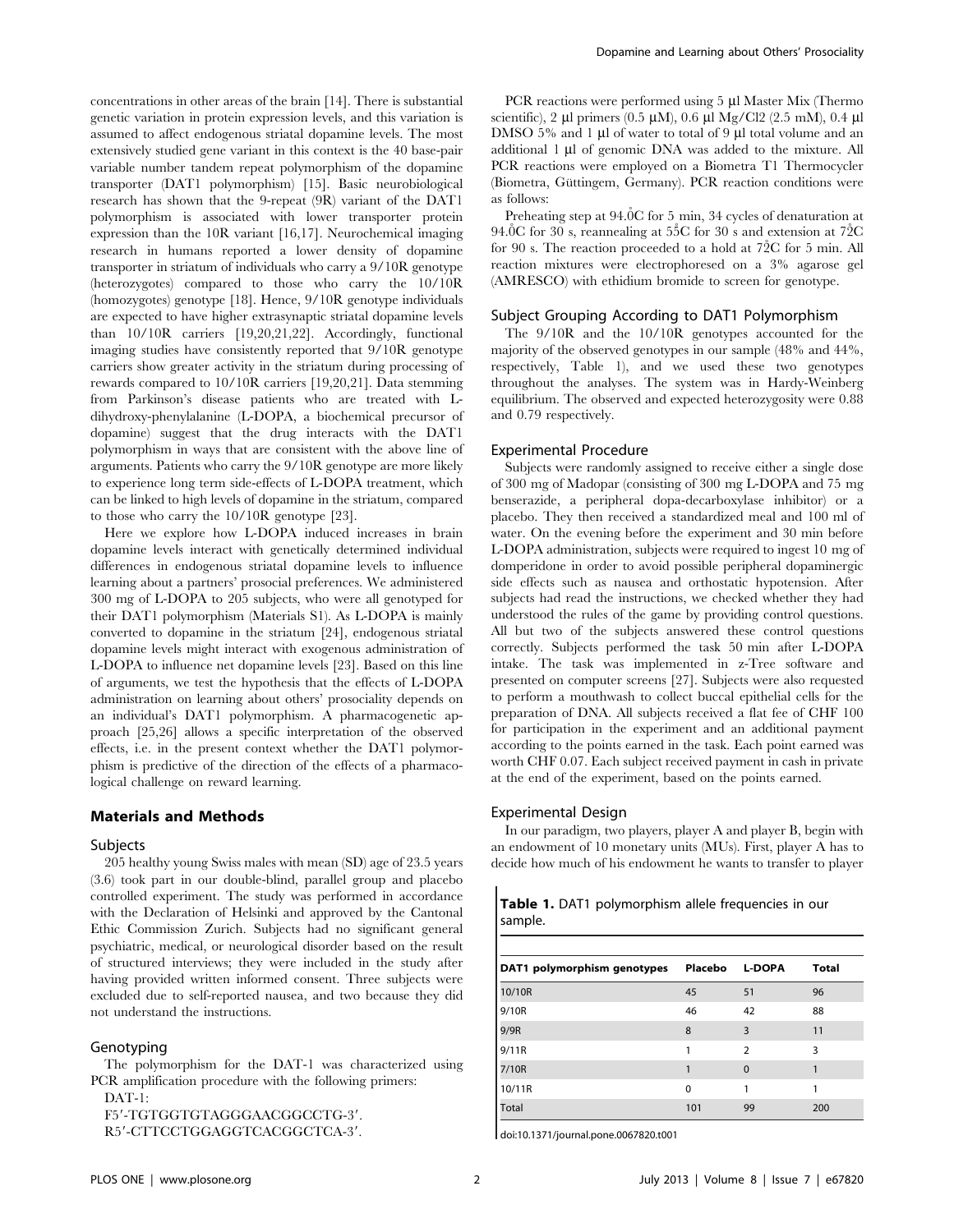B, knowing that the transfer is tripled by the experimenter. The transfer has an 80% probability of reaching player B. In this case, B can choose to either make a repayment that equalizes payoffs, or to retain the entire amount. The transfer is ''lost'' in the remaining 20% of the cases, so that player B receives nothing and cannot make a repayment. Thus, in case of an omitted return, player A does not know with 100% certainty whether this was player B's intention.

To be able to observe learning over time, we let our subjects in the role of player A play several rounds of the task. Each player A plays 20 rounds of the task paired with the same player B in all rounds. Since an omitted return is an extremely powerful aversive social signal, we implemented the ''lost transfer'' possibility to avoid the problem that player As might immediately withhold positive transfers after observing a single non-repayment. All our subjects in the main experiment are in the role of player A. They are paired with player Bs for whom repayment decisions were prerecorded, i.e. player Bs decided in how many of a total of 20 rounds they were going to make a repayment. Thus, player Bs made decisions in line with their true prosocial preferences. Player As were aware of the fact that they were paired with a player B whose decisions had been pre-recorded and also about the possibility that their transfers might get ''lost'' in 20% of the cases.

The use of pre-recorded player B decisions is necessary to avoid an important confound. If player A would interact simultaneously with a given player B they could vary transfers strategically to influence player B's future behavior [28]. Specifically, by conditioning transfers on B's previous repayments, A can generate reputational incentives for B to repay [29]. Thus, in repeated simultaneous interactions in this context a repayment is no longer a clear signal of a player B's prosocial preferences, because a purely selfish player B may also repay due to reputational incentives and hide his or her true type [30]. To investigate player A's pure learning process about a partners' prosocial preferences within a reinforcement-learning framework, we eliminated these strategic elements by using pre-recorded decisions of player B. Player A could infer that repayments from player B can be interpreted as a pure signals of true prosocial preferences.

All player As in our main experiment were matched with one of two types of player Bs: a prosocial one, from whom player As received a repayment in 14 out of the 20 rounds, and a relatively selfish one from whom player As received a repayment in only 6 out of 20 rounds. Player As were not aware of the fact that we deliberately pre-selected a prosocial and a more selfish partner. All transfer decisions had real monetary consequences for player As, and they were told in the instructions that their decisions also have an influence on player Bs' payoff, which retains the social aspect if this experimental setting. Furthermore, as player As do not have any information about the social preferences of player Bs at the outset, they have to rely on their everyday knowledge about how people would behave in such a social interaction situation. They can then use this information and learn, trial by trial, through positive or negative social feedback about player Bs' prosocial preferences.

In sum, the fact that player As can not influence player Bs' decisions allows us to exclude any strategic motives that might confound reward-learning behavior and allows to test in an clean way whether L-DOPA administration interacts with player As' DAT1 polymorphism in modulating learning about a partner's prosocial preferences.

## Pre-Recording of Player B Decisions

To pre-record the player Bs' decisions, we conducted a session involving the same task design (without drug administration) several weeks before the main experiment. Each participant had to indicate in how many of 20 rounds he, in the role of player B, would make a repayment. After player B had decided how often he wanted to repay, the computer randomly distributed the repayment decisions across the 20 rounds of the experiment. This procedure allowed us to collect a large number of player B repayment decisions.

## Optimal Transfer Decision

Player A can choose transfers  $x \in [0,10]$ . Player B receives the transfer with probability of 0.8. In this case he can decide to retain all the money or to repay the amount of  $2x$  to equalize payoffs. Player A's transfer is lost with a probability of 0.2, meaning that player B cannot make a repayment. Player A's optimal transfer x depends on the probability  $\beta$  with which player B repays when he receives the transfer. Player A's expected profit  $E[\pi]$  is given as follows:

$$
E[\pi] = 10 - x + p \cdot 0.8 \cdot 2x = 10 + (1.6p - 1)x
$$

The expected profit is strictly increasing in x as long as  $p > 5/8$ . Thus, if  $\hat{p}$  is larger than 5/8, then player A profits most if he always transfers his whole endowment (that is, 10 MUs). If  $\rho$  is smaller than 5/8, then it is best to always transfer nothing (that is, 0 MUs). If  $p$  equals 5/8, player A is indifferent, as all possible transfers yield the same expected payoff. From this follows that profit-maximizing player As who are matched with prosocial player B should transfer their full endowment in each round, whereas player As who are matched with a selfish player B should not transfer anything.

#### Measures of Drug Related Side Effects

Side effects were assessed using visual analog scales [31] and were recorded prior to substance administration and before the trust game was performed. Items in the scale were alert/drowsy, calm/excited, strong/feeble, muzzy/clear-headed, well coordinated/clumsy, lethargic/energetic, contented–discontented, troubled–tranquil, mentally slow/quick-witted, tense/relaxed, attentive/dreamy, incompetent/proficient, happy/sad, antagonistic/ amicable, interested/bored and withdrawn/gregarious. These dimensions were presented as 10 cm lines on a computer screen and volunteers marked their current state on each line with a mouse click. In line with previous research [32], the factors ''alertness'', ''contentedness'', and ''calmness'' were calculated from these items.

#### Statistical Analysis

Our statistical analysis is based on analysis of variance, Mann-Whitney tests and Spearman rank correlations. All tests are twotailed tests. We examined the impact of partner type [with a binary indicator for partner type indicating whether the player A was confronted with the pre-recorded decisions of a prosocial player B  $(= 1)$  or a ore selfish player B  $(= 0)$ ], L-DOPA [with a binary indicator for L-DOPA indicating whether the subject received L-DOPA  $( = 1)$  or placebo  $( = 0)$ ], genotype [(with a binary indicator for subjects who carry a  $9/10R$  genotype (=1) or a  $10/10R$ genotype  $( = 0)$ ], and interactions between these variables in a univariate three-way ANOVA on the investor's total earnings in the task. Further analyses included the reinforcement learning model parameters alpha and theta as dependent variables (Materials S1).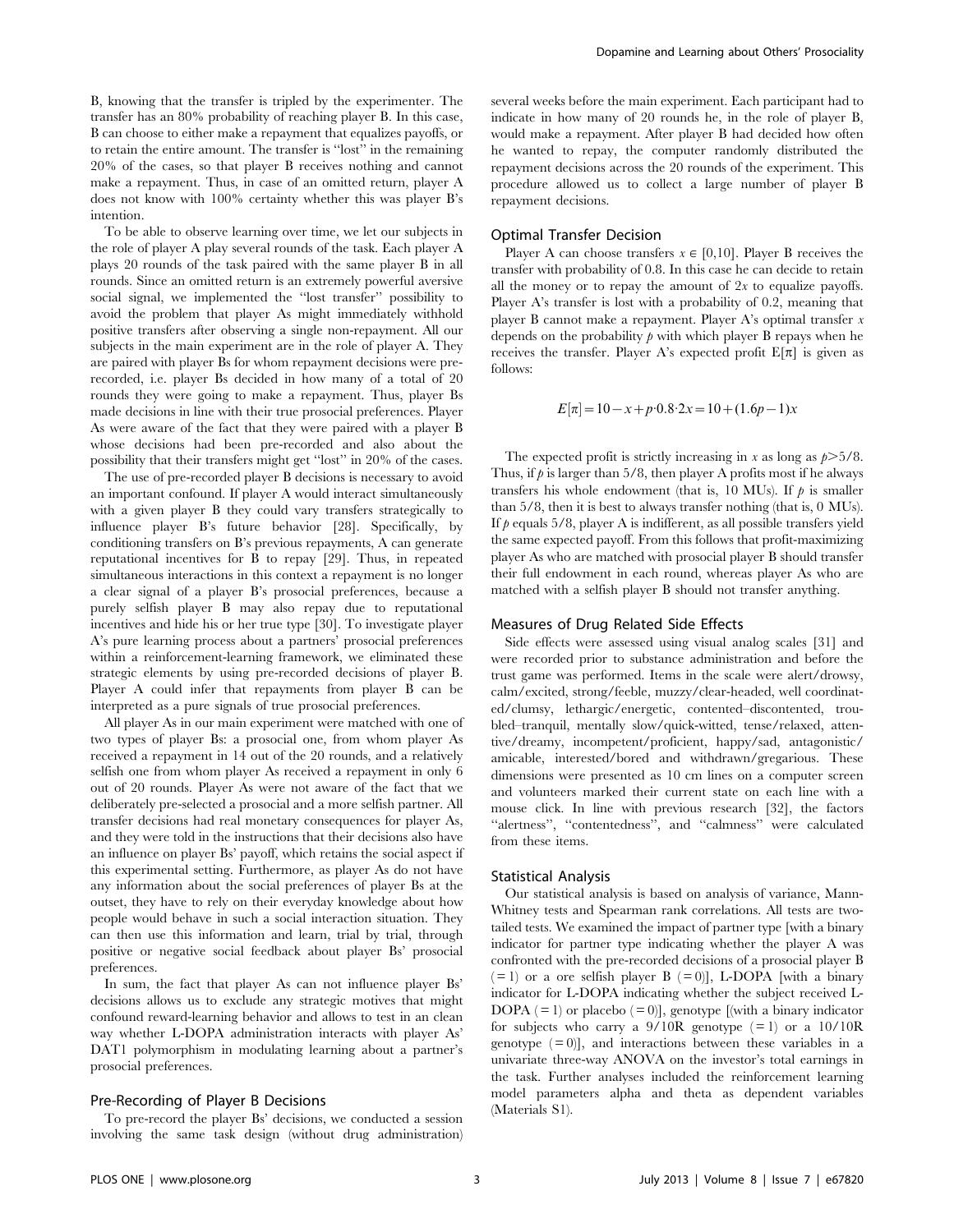## Results

## Learning About a Partners Prosocial Preferences

We found that subjects (total  $n = 200$ ) successfully learn over time who is prosocial and who is not (Figure 1a). Average transfers increase over time when interacting with a prosocial partner  $(n = 101)$  and decrease with a selfish partner  $(n = 99)$ . Analysis of transfers (in MUs) as the dependent variable using partner type (prosocial, selfish) as a between-subjects and rounds (1–20) as a within-subject factor showed a significant interaction effect of round×partner type  $(F(10.2,198) = 10.20, p<0.001$ , partial etasquare = 0.049). Transfers began to differ according to partner type, on average, by the ninth trial (Figure 1a: prosocial vs selfish type,  $Z = 3.00$ ,  $p < 0.003$ ). Applying a standard reinforcement learning model [33] to the transfers revealed that the model adequately predicts player As' learning behavior (Figure 1a, Materials S1, Figure S2).

## Dopaminergic Effects on Learning Performance

Having established that player As successfully learn about the prosocial preferences of their partners, we looked at the overall learning performance as measured by As' total earnings in the task. The repayment probability of the pre-selected prosocial type ensured that transferring the full endowment (10 MUs) is the strategy maximizing expected profits (total earnings of 280 MUs), while the repayment probability of the pre-selected selfish type implied that transferring nothing would have maximized expected profits (total earnings of 200 MUs). We found that L-DOPA effects on earnings depend on DAT1 genotype and on partner type (interaction effect L-DOPA×DAT1×partner type on total earnings,  $F(1,176) = 4.65$ ,  $p < 0.032$ , partial eta-square = 0.026). When subjects faced a prosocial partner, we found a significant interaction effect of L-DOPA×DAT1 genotype on learning performance (F(1,89) = 9.66,  $p$ <0.003, partial eta-square = 0.098). Specifically, L-DOPA increased learning performance in subjects carrying the 10/10R genotype, assumed to be associated with lower endogenous striatal dopamine levels, with placebo subjects earning an average of 260.2 MUs, while subjects on L-DOPA earned 270.9 MUs (Figure 1b: placebo vs L-DOPA in 10/10R genotype group,  $Z = 2.022$ ,  $p < 0.043$ ). Conversely, we found that L-DOPA administration reversed this learning effect in those subjects carrying the 9/10R genotype, which is assumed to be



Figure 1. Average player As' transfers across rounds and resulting earnings. (a) Player As' transfers in each round during interactions with a prosocial (grey dots) respective selfish (black dots) player B over 20 rounds of the task. Player As increase their transfers over the 20 rounds when paired with a prosocial player B and decrease their transfers while interacting with a selfish player B. The learning curves represent the predicted transfers by the reinforcement learning model for interactions with a prosocial (grey line) and selfish (black line) partner. Hence, player As learn to adapt their transfers according to player Bs' prosocial preferences. (b/c) Dopaminergic modulation of learning performance defined as the total earnings accumulated by player As. (b) When paired with a prosocial partner, player As who carry the 10/10R DAT1 genotype (lower striatal dopamine levels, n = 50) improve their learning performance under the influence of L-DOPA (placebo: n = 22; L-DOPA: n = 28). Player As who carry the 9/10R DAT1 genotype (higher striatal dopamine levels, n = 43) show an impaired performance after L-DOPA administration (placebo: n = 27; L-DOPA:  $n = 16$ ). (c) Dopaminergic effects are absent when player As are paired with a selfish partner. Horizontal lines indicate average total earnings of player As, separately for L-DOPA and placebo groups and the 9/10R (placebo: n = 19; L-DOPA: n = 26) and the 10/10R DAT1 (placebo: n = 23; L-DOPA: n = 23) genotype carriers. Vertical lines indicate standard errors of the mean. doi:10.1371/journal.pone.0067820.g001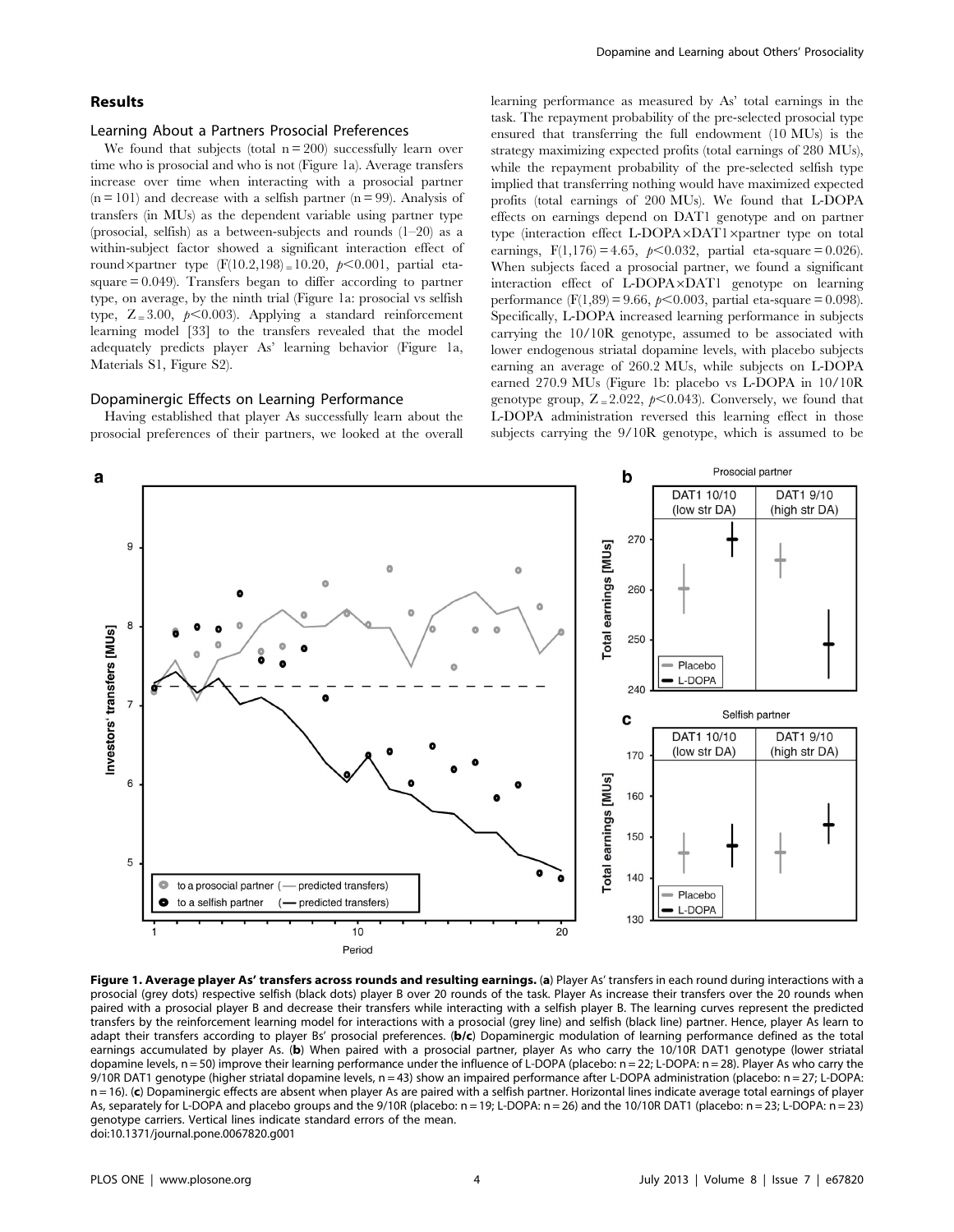associated with higher endogenous striatal dopamine levels, with placebo subjects earning 265.7 MUs and L-DOPA subjects earning an average of 249.3 MUs (Figure 1b: placebo vs L-DOPA in 9/10R genotype group,  $Z = 1.961$ ,  $p \le 0.050$ ). We found no dopaminergic effects on learning performance when investors faced a more selfish partner (Figure 1c: main and interaction effects of two-way ANOVA, all  $\rho$  values  $> 0.454$ .

Because the observed pharmacogenetic effect on earnings might also result from player As level of prosociality before the task started (that is, their baseline prosociality), we checked whether there were differences across drug, player B type, and genotype in player As transfers in the first round of the task, but found no evidence for this (three-way ANOVAs, all  $p$  values  $\geq 0$ . 202). Finally, controlling for side effects of L-DOPA administration using visual analogue scales, the reported interaction effect of L-DOPA×DAT1 on player As' learning performance about interactions with a prosocial partner remains significant  $(F(1,86) = 7.76, p < 0.007,$  partial eta-square = 0.083).

## Dopamergic Effects on Reinforcement Learning Parameters

The total earnings in our task reflect an important outcome variable of the player As' learning process, but this measure says little about how learning takes place. To this end, we modeled player As' learning within the framework of reinforcement learning [33]. The model employed here (Materials S1), disentangles two essential processes. The first process (captured by the model's learning rate parameter) determines how strongly a given feedback from a player B (that is positive or no returns) changes the subjective value of the available transfer options (0–10 MUs). A low learning rate implies that the player Bs' feedback has a relatively small impact on player As' decision in the next round, whereas a high learning rate implies a relatively larger impact. The second process is captured by the *sensitivity* parameter. This parameter specifies the exploration-exploitation trade-off of reinforcement learning [34]. A high sensitivity parameter implies a strong focus on the transfer option with the highest subjective value, whereas a low sensitivity parameter implies that all transfer options will be chosen with substantial probability. For example, a given player A may assign the highest subjective value to the transfer of 10 MUs after a few interactions with a prosocial partner. If he persists with transferring 10 MUs for the remaining rounds, his sensitivity parameter would be high. If he continues by exploring alternative options (0–9 MUs), his sensitivity parameter would be low.

In analogy to previous findings on reinforcement learning in non-social contexts [4], we did not observe any dopaminergic effects on the learning rate parameter (all  $p$  values  $>0.316$ ). In contrast, we found a clear interaction of L-DOPA and player As' DAT1 genotype on the sensitivity parameter (Figure 2:  $F(1,89) = 7.923, p < 0.006$ , partial eta-square = 0.082). When expressing the sensitivity parameter for easier interpretation as the probability of choosing the transfer with the highest expected value (Figure S1), L-DOPA compared to placebo administration decreases the probability of choosing the transfer with the highest subjective value in 9/10R genotype carriers by 8.6 percentage points. On the other hand, this probability increases by 13.3 percentage points for 10/10R individuals following L-DOPA administration.

#### **Discusssion**

Dopamine and Learning about Others' Prosociality



Figure 2. Pharmacogenetic effect on the sensitivity parameter. Administration of L-DOPA increases the sensitivity for making transfers that subjectively provide the largest expected return in player As who carry the 10/10R DAT1 genotype (lower endogenous striatal dopamine levels) (placebo:  $n = 22$ ; L-DOPA:  $n = 28$ ), but decreases this sensitivity in those who carry the 9/10R DAT1 genotype (higher endogenous striatal dopamine levels) (placebo:  $n = 27$ ; L-DOPA:  $n = 16$ ). Horizontal lines indicate mean values of the sensitivity parameter, separately for L-DOPA and placebo groups and the 9/10R and the 10/10R DAT1 genotype carriers. Vertical lines indicate standard errors of the mean. doi:10.1371/journal.pone.0067820.g002

particular, we found that L-DOPA administration improves this learning process in carriers of the 10/10R genotype, which is assumed to be linked to lower endogenous striatal dopamine levels, but impairs learning in people who carry the 9/10R genotype, which is assumed to be linked to higher endogenous dopamine levels.

Our findings resemble an inverted-U shaped relationship between dopamine levels and learning performance that is that dopaminergic drugs such as L-DOPA might stimulate the dopaminergic system to optimal or overdosed levels in individuals with low vs. high baseline dopamine system functioning [35]. This may be understood in the context of theoretical and empirical accounts suggesting that optimal tuning of dopamine function in the prefrontal cortex [36], and as demonstrated recently also in the striatum [37], is vital for a variety of cognitive functions. In other words, there seems to be a critical range of dopamine stimulation for better behavioral performance, while behavioral performance above or below this critical range of dopamine stimulation deteriorates [38].

By modeling player As' behavior within the framework of reinforcement learning we found no evidence of a dopaminergic modulation of the learning rate parameter, but found a clear interaction of L-DOPA and player As' DAT1 genotype on the sensitivity parameter. Furthermore, the modeling results suggest that administering L-DOPA to investors who carry a 9/10R genotype confers lower earnings in the task by decreasing their sensitivity for exploiting the subjectively best transfer. In other words, it appears that the pharmacogenetic manipulation mostly affects the degree to which appropriately learned prosocial values of the other partner are used at the point of choice and not the capacity to update expectations on the basis of novel feedback during the learning phase. These results concur with recent computational models which emphasize a role for striatal dopamine in modulating the sensitivity parameter rather than the learning rate [39] and is also empirically supported by the finding that hyper-dopaminergic mice with a reduced expression

We show that a manipulation of the dopaminergic system modulates learning about a partners' prosocial preferences. In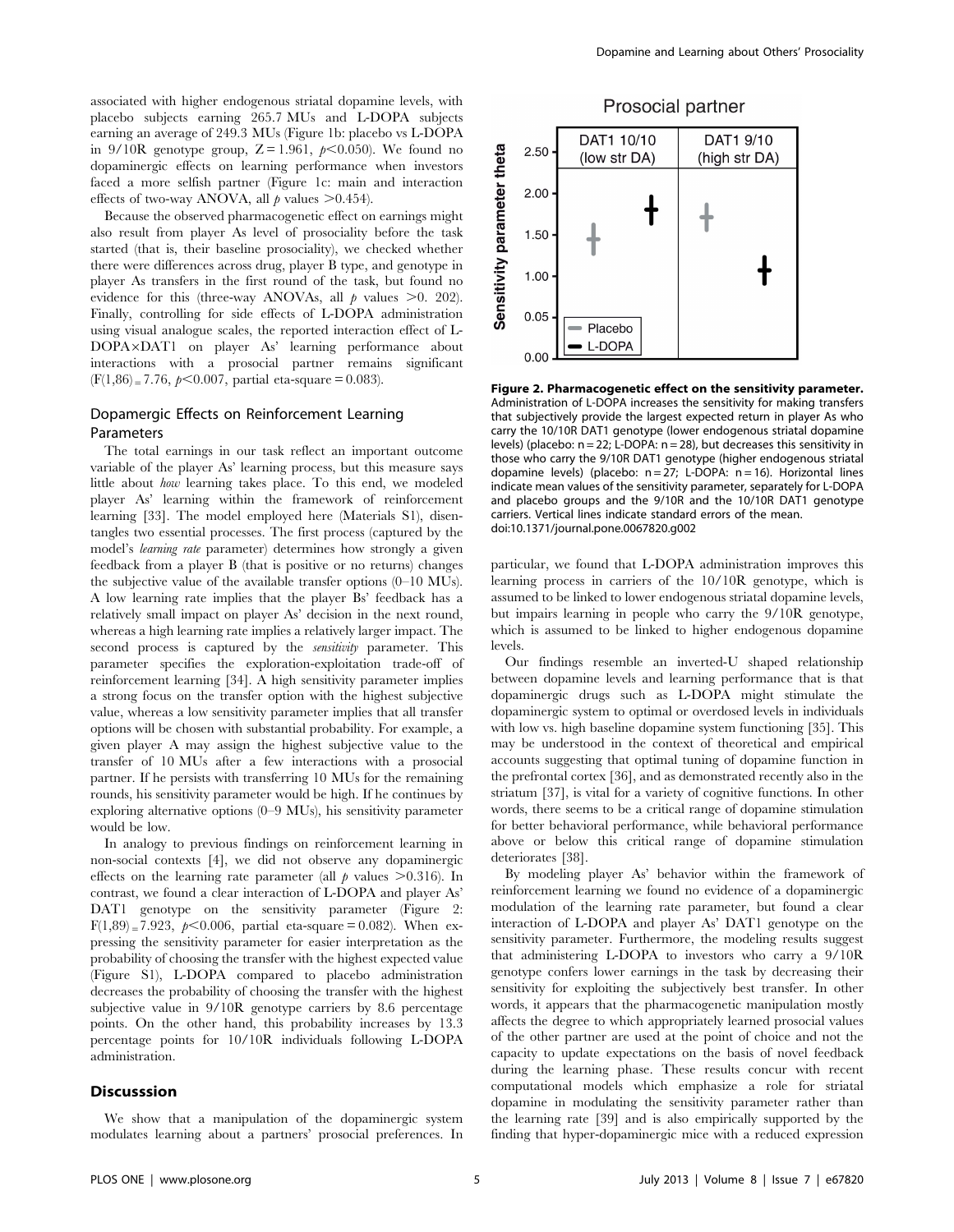of striatal DAT (DAT knockdown mice) display a diminished capacity to exploit learning opportunities, as represented by a lower value of their sensitivity parameter [40].

Our finding that individuals with highest striatal dopamine levels (9/10R carriers who received L-DOPA) benefit the least from transfers to a prosocial partner is also intriguing from a clinical perspective. Psychotic patients exhibiting paranoia show pronounced distrust of others, even though they reside in a conducive environment as part of their treatment regimen in the clinic. Current theories hold that psychosis might result from a disturbance in error-related updating of inferences and beliefs about the world [41] caused by an overactive mesolimbic dopaminergic system [42]. Indeed, a recent study found that psychotic individuals exhibit reduced reciprocal trust in response to positive feedback from a trustworthy trustee [43]. Thus, although speculative, these findings generally support our claim. Finally, our finding might have relevance for the pharmacological treatment of Parkinson's disease, as patients who carry the 9/10R genotype are reported to face an increased risk of suffering from psychosis in response to L-DOPA treatment, a finding which was interpreted to result from overly high striatal dopamine levels [23].

The fact that we found no dopaminergic effects on learning performance when player As' faced a selfish partner adds novel pharmacogenetic evidence on the ongoing debate over dopamine's role in appetitive and aversive instrumental learning [4,44]. While the absence of repayment by player B following a high transfer is associated with monetary loss and is thought to be an aversive social stimulus for player A, positive returns are associated with a monetary gain and are considered to be a rewarding social stimulus [45]. We thus found evidence for a dopaminergic modulation of learning from appetitive, but not from aversive stimuli. This is again in line with dopaminergic drug challenge studies showing a relative selectivity for processing appetitive rather than aversive stimuli in probabilistic learning tasks both in healthy subjects [4], and patients affected with Parkinsons disease [6].

The probabilistic learning paradigms in non-social contexts employed by research in Parkinsons disease patients and healthy subjects have some commonality with our task in the sense that investors are required to make stimulus-outcome associations based on probabilistic feedback from the interaction partner. Thus, the fact that the DAT occurs mostly in the striatum, but only in low concentrations in other areas of the brain [14], together with our finding that the DAT1 polymorphism modulates L-DOPA effects on learning about a partners' prosocial preferences might be an indication that there might also be a common regional neurochemical process at work during reinforcement

#### References

- 1. Delgado MR, Frank RH, Phelps EA (2005) Perceptions of moral character modulate the neural systems of reward during the trust game. Nat Neurosci 8: 1611–1618.
- 2. Phan KL, Sripada CS, Angstadt M, McCabe K (2010) Reputation for reciprocity engages the brain reward center. Proc Natl Acad Sci U S A 107: 13099–13104.
- 3. Schultz W, Tremblay L, Hollerman JR (1998) Reward prediction in primate basal ganglia and frontal cortex. Neuropharmacology 37: 421–429.
- 4. Pessiglione M, Seymour B, Flandin G, Dolan RJ, Frith CD (2006) Dopaminedependent prediction errors underpin reward-seeking behaviour in humans. Nature 442: 1042–1045.
- 5. Shohamy D (2011) Learning and motivation in the human striatum. Curr Opin Neurobiol 21: 408–414.
- 6. Rutledge RB, Lazzaro SC, Lau B, Myers CE, Gluck MA, et al. (2009) Dopaminergic drugs modulate learning rates and perseveration in Parkinson's patients in a dynamic foraging task. J Neurosci 29: 15104–15114.
- 7. Knowlton BJ, Mangels JA, Squire LR (1996) A neostriatal habit learning system in humans. Science 273: 1399–1402.

learning based on social feedback as it is the case for non-social feedback [13]. However, as player As in the current drug study might still have tried to infer player Bs (past) intentions or attitudes to predict repayments when making investments, these inferences might have relied upon a cognitive mentalizing system on top of neural systems such as the reward circuitry [46]. Hence, whether our pharmacogenetic effect is uniquely related to social interactions or rather reflects a relatively broad probabilistic learning mechanism that guides behavior both in social and non-social contexts is a topic for further studies.

#### Summary and Conclusions

In sum, while dopaminergic drugs have been shown to affect human reward learning in non-social contexts via modulation of striatal activity, imaging studies of social interactions have shown that activation of the striatum tends to facilitate human cooperative behaviors. Here we show a causal role of the dopaminergic system in learning about others prosocial preferences. Exogenous dopamine improves learning performance in subjects who carry the 10/10R genotype, assumed to be associated with lower striatal dopamine levels, and impairs learning performance in people with the 9/10R genotype, assumed to confer higher striatal dopamine levels. These effects might not be related to specifically social situations, but may rather result from a dopaminergic modulation of a general reward learning mechanism. Our findings are not only relevant for fundamental research, but potentially constitute a stepping stone for new ways of understanding psychiatric disorders that link the dopaminergic system with distorted perceptions of others prosocial attitudes.

## Supporting Information

Figure S1 Estimated probability of choosing the option with the highest subjective value. (10/10R DAT, placebo: n = 22; L-DOPA: n = 28; 9/10R DAT, placebo: n = 27; L-DOPA: n = 16). (EPS)

Figure S2 BIC values of the different models employed. (EPS)

#### Materials S1.

(DOC)

## Author Contributions

Conceived and designed the experiments: CE CZ EF DK. Performed the experiments: CE DK. Analyzed the data: AP JR CE. Contributed reagents/materials/analysis tools: RE. Wrote the paper: CE AP CZ DK.

- 8. Voon V, Pessiglione M, Brezing C, Gallea C, Fernandez HH, et al. (2010) Mechanisms underlying dopamine-mediated reward bias in compulsive behaviors. Neuron 65: 135–142.
- 9. Krueger F, Grafman J, McCabe K (2008) Neural correlates of economic game playing. Philos Trans R Soc Lond B Biol Sci 363: 3859–3874.
- 10. King-Casas B, Tomlin D, Anen C, Camerer CF, Quartz SR, et al. (2005) Getting to know you: reputation and trust in a two-person economic exchange. Science 308: 78–83.
- 11. Fareri DS, Chang LJ, Delgado MR (2012) Effects of direct social experience on trust decisions and neural reward circuitry. Front Neurosci 6: 148.
- 12. Jones RM, Somerville LH, Li J, Ruberry EJ, Libby V, et al. (2011) Behavioral and neural properties of social reinforcement learning. J Neurosci 31: 13039– 13045.
- 13. Kishida KT, Montague PR (2012) Imaging models of valuation during social interaction in humans. Biol Psychiatry 72: 93–100.
- 14. Ito H, Takahashi H, Arakawa R, Takano H, Suhara T (2008) Normal database of dopaminergic neurotransmission system in human brain measured by positron emission tomography. NeuroImage 39: 555–565.